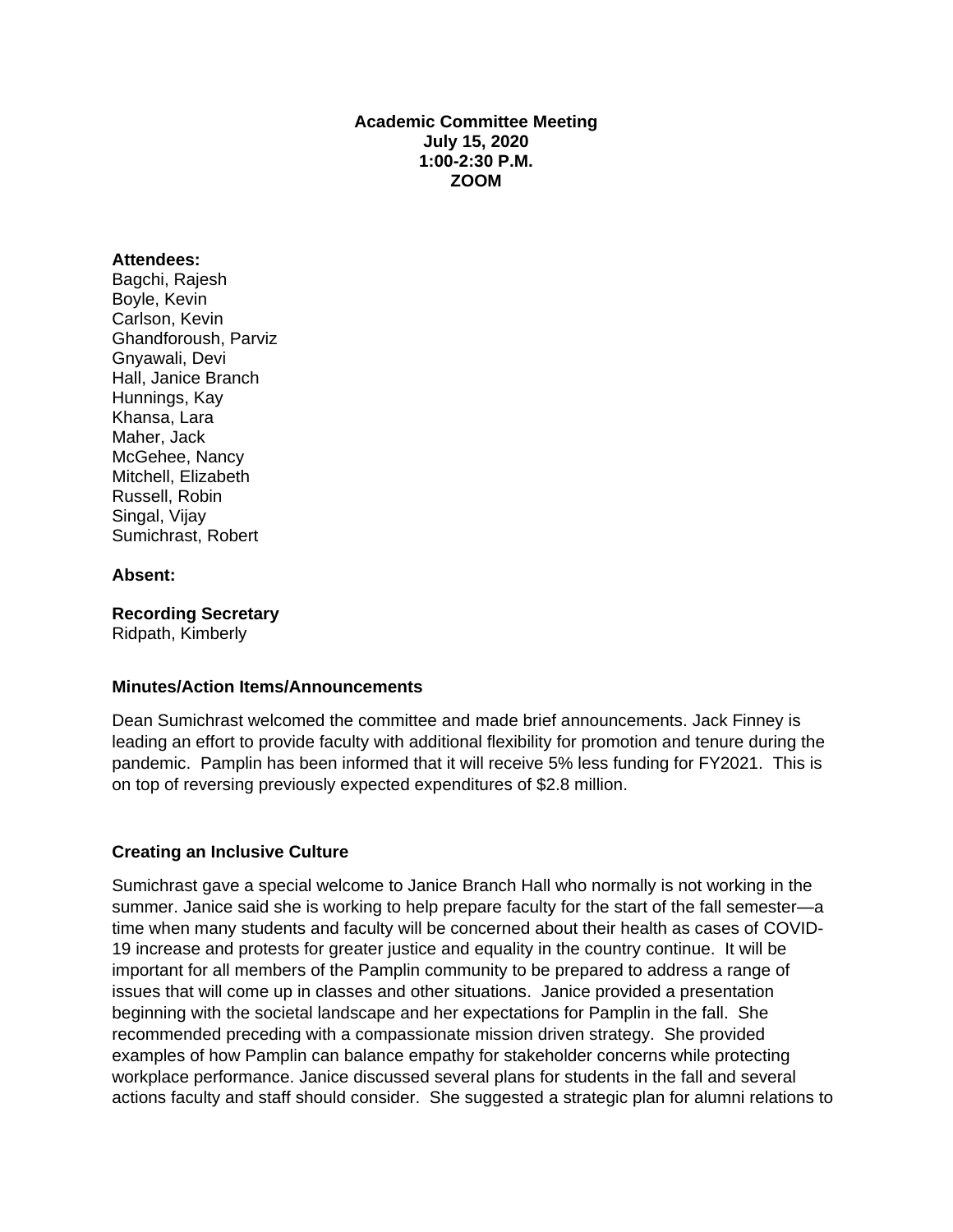address systemic issues. Janice also suggested a long-term strategic model for diversity. Janice led the committee in a discussion of steps to prepare for the fall and for longer term actions.

## **Policy 495-Revisions to Multicultural Diversity Committee**

Sumichrast said the Multicultural Diversity Committee has recommended changes to its structure and charge in Pamplin's Policy 495. These changes have been distributed to the academic committee. He invited Janice to summarize the changes and their motivation. Later, Kevin Carlson explained the change in student membership which he will propose for additional standing committees at a later date. The consensus was to adopt revised Policy 495.

### **Fall 2020 Operations**

Kay Hunnings referred the committee to a document, listing principles that Pamplin will use as it considers staff and A/P faculty working from remote locations. She also noted that the university has updated information about telework on its web site but has not yet revised the associated form. Kay said Pamplin's telework principles provide flexibility to make safety and well-being a priority for all constituents, while recognizing the need that Pamplin units have to carry out their missions. Sumichrast encouraged all Pamplin leaders to look for ways to allow remote work. The committee discussed the Pamplin document and suggested minor changes. There was general support for the document as revised.

Kay described the timing of in person staffing plan for the dean's office and led a discussion about how other units would proceed. The committee discussed the value of PPE, cleaning, and physical changes to offices, classrooms, and public spaces in Pamplin, such as the atrium.

Kay provided an overview of Pamplin's 2020 Fall Operational Plan. Committee members were asked to send her recommendations for revisions and additions. An expanded plan will be made available for all Pamplin faculty and staff prior to a town hall where it will be discussed.

The committee also discussed two specific issues about fall classes, what process or approval is necessary if a faculty member determines that his or her class should change modality and what approval process is needed for a student to not attend class meetings for courses that are conducted in-person or as hybrid. These topics will be on the agenda for the next meeting.

## **Advancement**

Elizabeth Mitchell described changes in Pamplin communications. There will be less staff available and Jeremy Norman has been made acting associate director of communications for the college. One key new duty will be to develop and publish an electronic newsletter for alumni on a monthly basis projected 10 issues each academic year. This electronic newsletter would take the place of the usual magazine. She shared an outline of the story budget and asked for input on its structure and name.